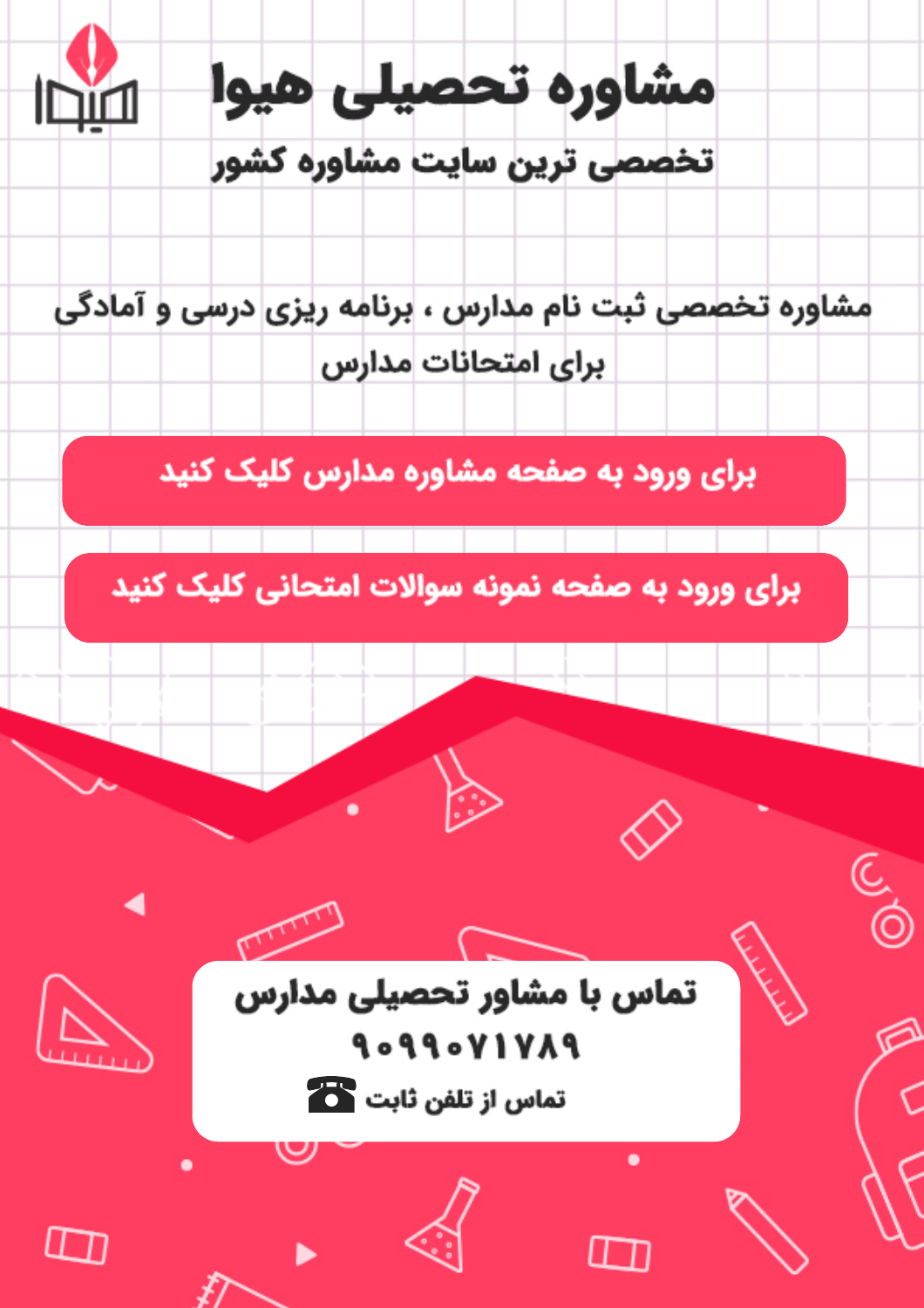|                                                                                       | تاريخ امتحان: ٩٩/١٠/٢٢<br>مدت امتحان: <b>◆∧دقيقه</b>                                   | <b>پایه: دوازدهم   رشته:ریاضی- تجربی</b>             |                  | سوالات امتحان: <b>زبان انگلیسی</b> |  |  |  |  |  |
|---------------------------------------------------------------------------------------|----------------------------------------------------------------------------------------|------------------------------------------------------|------------------|------------------------------------|--|--|--|--|--|
| مدلرس<br>مم <sup>م</sup> ا:                                                           | دوره <b>دوم</b> آموزش متوسطه                                                           |                                                      |                  |                                    |  |  |  |  |  |
|                                                                                       | دبیرستان پسرانھ دوستے و گفتگوک ممتاز حنان – منطقه ۶ تهران<br>تعداد صفحات: ٣            |                                                      |                  |                                    |  |  |  |  |  |
| تذکّر : لطفا یاسخ سوالات را در پاسخ نامہ ، فقط با خودکار آبی و یا مشکی بنویسید. $\ll$ |                                                                                        |                                                      |                  |                                    |  |  |  |  |  |
|                                                                                       | A: Match the pictures with the following sentences(1)                                  |                                                      |                  |                                    |  |  |  |  |  |
|                                                                                       |                                                                                        |                                                      |                  |                                    |  |  |  |  |  |
| A                                                                                     | B                                                                                      | С                                                    | D                |                                    |  |  |  |  |  |
|                                                                                       | 1.A book in which you record your thoughts or feelings or what has happened every day. |                                                      |                  |                                    |  |  |  |  |  |
| 2. Try to avoid foods that contain a lot of fat.                                      |                                                                                        |                                                      |                  |                                    |  |  |  |  |  |
| 3. We have to take care of elderly people.                                            |                                                                                        |                                                      |                  |                                    |  |  |  |  |  |
|                                                                                       | 4. He couldn't figure out what his mother was talking about.                           |                                                      |                  |                                    |  |  |  |  |  |
|                                                                                       |                                                                                        |                                                      |                  |                                    |  |  |  |  |  |
|                                                                                       | B. Fill in the blanks with the words given . One word is extra .(2)                    |                                                      |                  |                                    |  |  |  |  |  |
|                                                                                       |                                                                                        | $founded$ – compiled – shares – stands for – respect |                  |                                    |  |  |  |  |  |
|                                                                                       |                                                                                        |                                                      |                  |                                    |  |  |  |  |  |
|                                                                                       |                                                                                        |                                                      |                  |                                    |  |  |  |  |  |
|                                                                                       | 5. ITInformation Technology                                                            |                                                      |                  |                                    |  |  |  |  |  |
|                                                                                       | 6. Students show their  for the teacher by not talking.                                |                                                      |                  |                                    |  |  |  |  |  |
|                                                                                       | 7. The first Persian dictionary was in the 5 <sup>th</sup> century.                    |                                                      |                  |                                    |  |  |  |  |  |
|                                                                                       | 8. This school was30 years ago in Ahvaz.                                               |                                                      |                  |                                    |  |  |  |  |  |
|                                                                                       | C. Match the definitions with the words (2)                                            |                                                      |                  |                                    |  |  |  |  |  |
| 9. To be grateful for                                                                 |                                                                                        |                                                      | a.in a quiet way |                                    |  |  |  |  |  |
| 10.calmly                                                                             | b.to suddenly decide to do something                                                   |                                                      |                  |                                    |  |  |  |  |  |
| 11.jump                                                                               |                                                                                        | c. have something inside                             |                  |                                    |  |  |  |  |  |
| 12.contain                                                                            |                                                                                        |                                                      | d. appreciate    |                                    |  |  |  |  |  |
| D. fill in the blanks with collocations . (1)                                         |                                                                                        |                                                      |                  |                                    |  |  |  |  |  |
| 13. Tina sits the sofa and watches TV all he time.                                    |                                                                                        |                                                      |                  |                                    |  |  |  |  |  |
| 14.Dr. Gharib spared no  to cure sick children                                        |                                                                                        |                                                      |                  |                                    |  |  |  |  |  |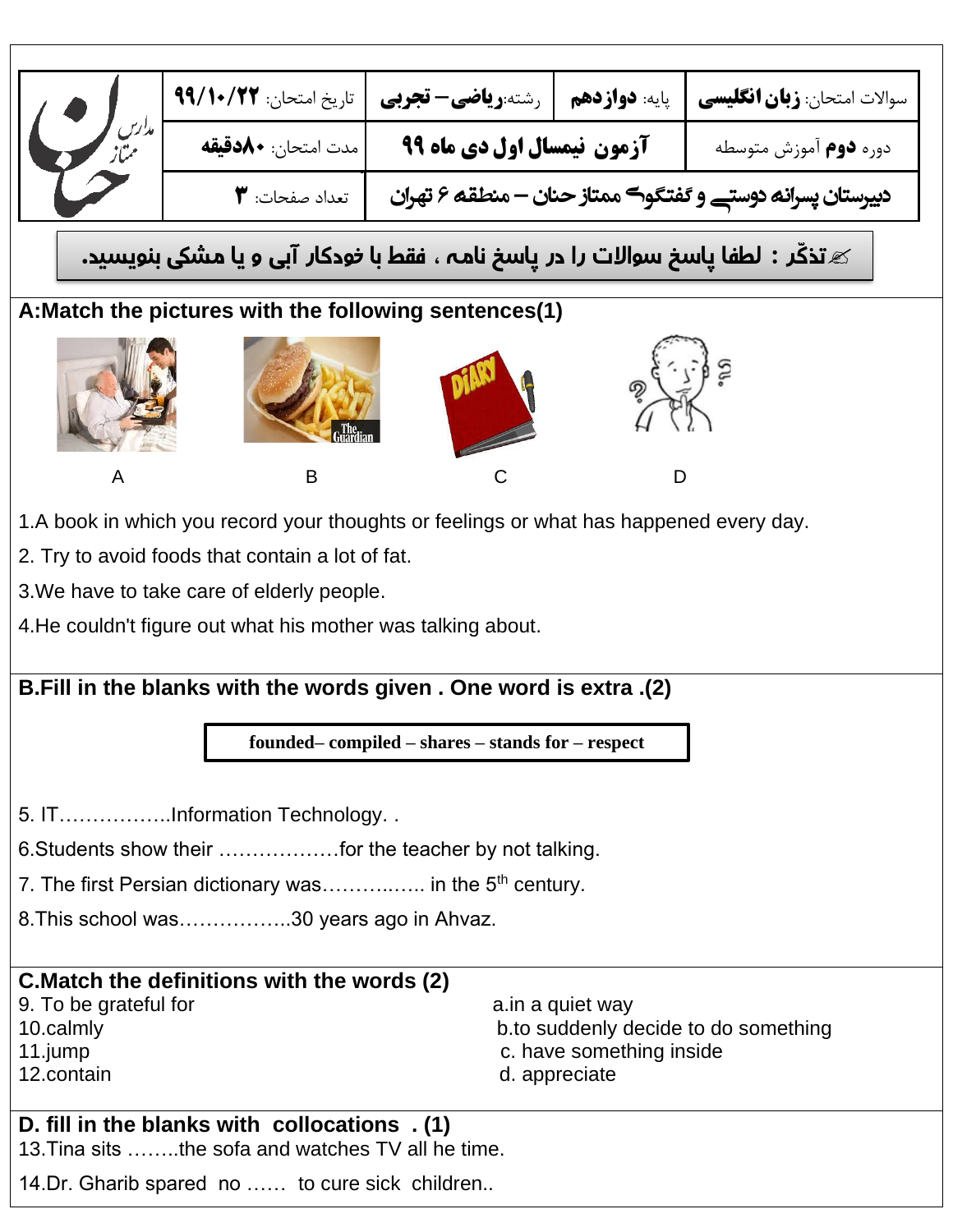| E.Odd one out . (1)                                                                                        |                                                                  |  |             |  |  |  |  |  |  |
|------------------------------------------------------------------------------------------------------------|------------------------------------------------------------------|--|-------------|--|--|--|--|--|--|
|                                                                                                            | 15.a) famous b)distinguished c)physician d) well-known           |  |             |  |  |  |  |  |  |
|                                                                                                            | 16. a) useful b)helpful b c)effective                            |  | d)confusing |  |  |  |  |  |  |
| F. Choose the best answer . (3)                                                                            |                                                                  |  |             |  |  |  |  |  |  |
|                                                                                                            |                                                                  |  |             |  |  |  |  |  |  |
| 17. Camera by scientists many years ago.                                                                   |                                                                  |  |             |  |  |  |  |  |  |
|                                                                                                            | a)invented b) were invented c) was invented d) invent            |  |             |  |  |  |  |  |  |
|                                                                                                            | 18. That book is expensive,    I can't buy it.                   |  |             |  |  |  |  |  |  |
| a) so                                                                                                      | b) but c) or d) and                                              |  |             |  |  |  |  |  |  |
|                                                                                                            | 19. Zahra never says a word, ?                                   |  |             |  |  |  |  |  |  |
|                                                                                                            | a) isn't she b) does she c) doesn't she d) did she               |  |             |  |  |  |  |  |  |
|                                                                                                            | 20. That is the house in  we lived for ten years.                |  |             |  |  |  |  |  |  |
|                                                                                                            | a) where b) whom c) who d) which                                 |  |             |  |  |  |  |  |  |
|                                                                                                            |                                                                  |  |             |  |  |  |  |  |  |
|                                                                                                            | a) kept b) were kept c) are kept d) is kept                      |  |             |  |  |  |  |  |  |
|                                                                                                            | 22. If he that you were coming home, he would never go out.      |  |             |  |  |  |  |  |  |
|                                                                                                            | a) know b) knew c) knows d) is known                             |  |             |  |  |  |  |  |  |
|                                                                                                            |                                                                  |  |             |  |  |  |  |  |  |
|                                                                                                            | G. Make active and passive sentences. (3)                        |  |             |  |  |  |  |  |  |
|                                                                                                            | 23. didn't/ inform/ you/ us/ the results / about                 |  |             |  |  |  |  |  |  |
|                                                                                                            |                                                                  |  |             |  |  |  |  |  |  |
|                                                                                                            |                                                                  |  |             |  |  |  |  |  |  |
| 24.find/ scientists / to problems /solutions.                                                              |                                                                  |  |             |  |  |  |  |  |  |
|                                                                                                            |                                                                  |  |             |  |  |  |  |  |  |
|                                                                                                            |                                                                  |  |             |  |  |  |  |  |  |
|                                                                                                            |                                                                  |  |             |  |  |  |  |  |  |
|                                                                                                            | H.combine the following sentences $.$ (who – which – whom $)(1)$ |  |             |  |  |  |  |  |  |
|                                                                                                            | 25. The driver had an accident. He is very skillful.             |  |             |  |  |  |  |  |  |
|                                                                                                            |                                                                  |  |             |  |  |  |  |  |  |
| 26. I found my book. I lost it yesterday                                                                   |                                                                  |  |             |  |  |  |  |  |  |
|                                                                                                            |                                                                  |  |             |  |  |  |  |  |  |
|                                                                                                            |                                                                  |  |             |  |  |  |  |  |  |
| I. Put the words in the correct order. (2)<br>27. Reza / the exam / a lot / studied / he /pass/but/ can't. |                                                                  |  |             |  |  |  |  |  |  |
|                                                                                                            |                                                                  |  |             |  |  |  |  |  |  |
|                                                                                                            |                                                                  |  |             |  |  |  |  |  |  |